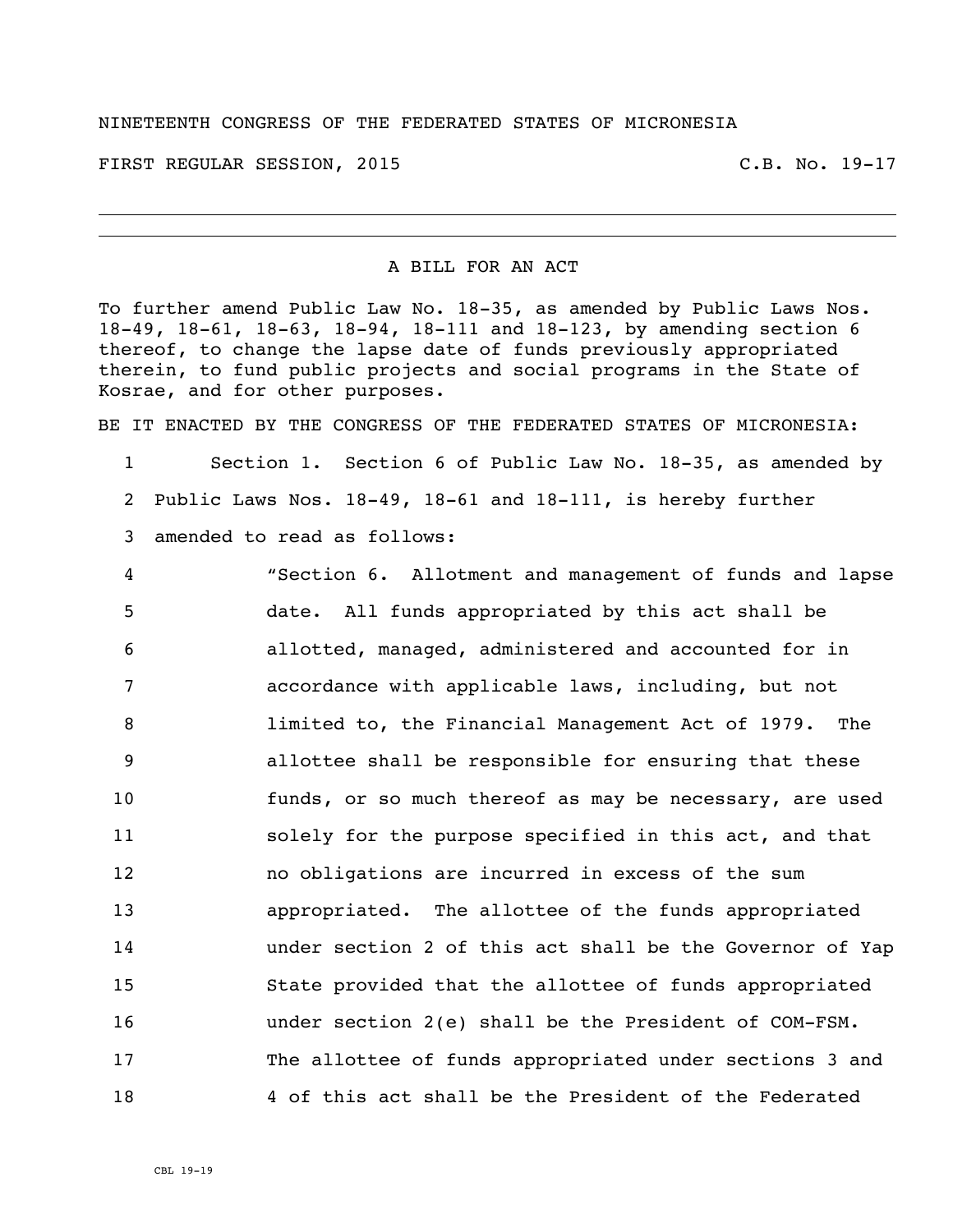| $\mathbf{1}$   | States of Micronesia or his designee, EXCEPT THAT the          |
|----------------|----------------------------------------------------------------|
| $\overline{c}$ | allottee of funds appropriated under subsections $(3)(a)$ ,    |
| 3              | (b), (c), (d), (e), (f), (g), (h), (i), (j), (k), (l),         |
| $\overline{4}$ | $(m), (n), (o), (p), (q), (r), (s), (t), (u), (v), (w),$       |
| 5              | $(x)$ , $(y)$ and $(aq)$ of section 3 of this act shall be the |
| 6              | Mayor of Lelu Town Government; the allottee of funds           |
| 7              | appropriated under subsections $4(3)(a)$ , $4(3)(b)$ and       |
| 8              | $4(3)(e)$ of section 4 of this act shall be the Pohnpei        |
| 9              | Transportation Authority and the allotttee of funds            |
| 10             | appropriated under subsections $(4)(3)(h)$ and $(4)(3)(y)$     |
| 11             | of section 4 of this act shall be the Luhkonmoanlap of         |
| 12             | Kitti Municipal government. The allottee of funds              |
| 13             | appropriated under subsections 5(1) and 5(3) of this act       |
| 14             | shall be the Governor of Chuuk State or his designee.          |
| 15             | The allottee of funds appropriated under subsection 5(2)       |
| 16             | of this act shall be the Mortlock Islands Development          |
| 17             | Authority. The allottee of funds appropriated under            |
| 18             | subsection 5(4) of this act shall be the Southern              |
| 19             | Namoneas Development Authority. The allottee of funds          |
| 20             | appropriated under subsection 5(5) of this act shall be        |
| 21             | the Faichuk Development Authority. The allottee of             |
| 22             | funds appropriated under subsection 5(6) of this act           |
| 23             | shall be the General Manager of the Northwest Island           |
| 24             | Development Authority. The authority of the allottee to        |
| 25             | obligate funds appropriated by this act shall lapse on         |